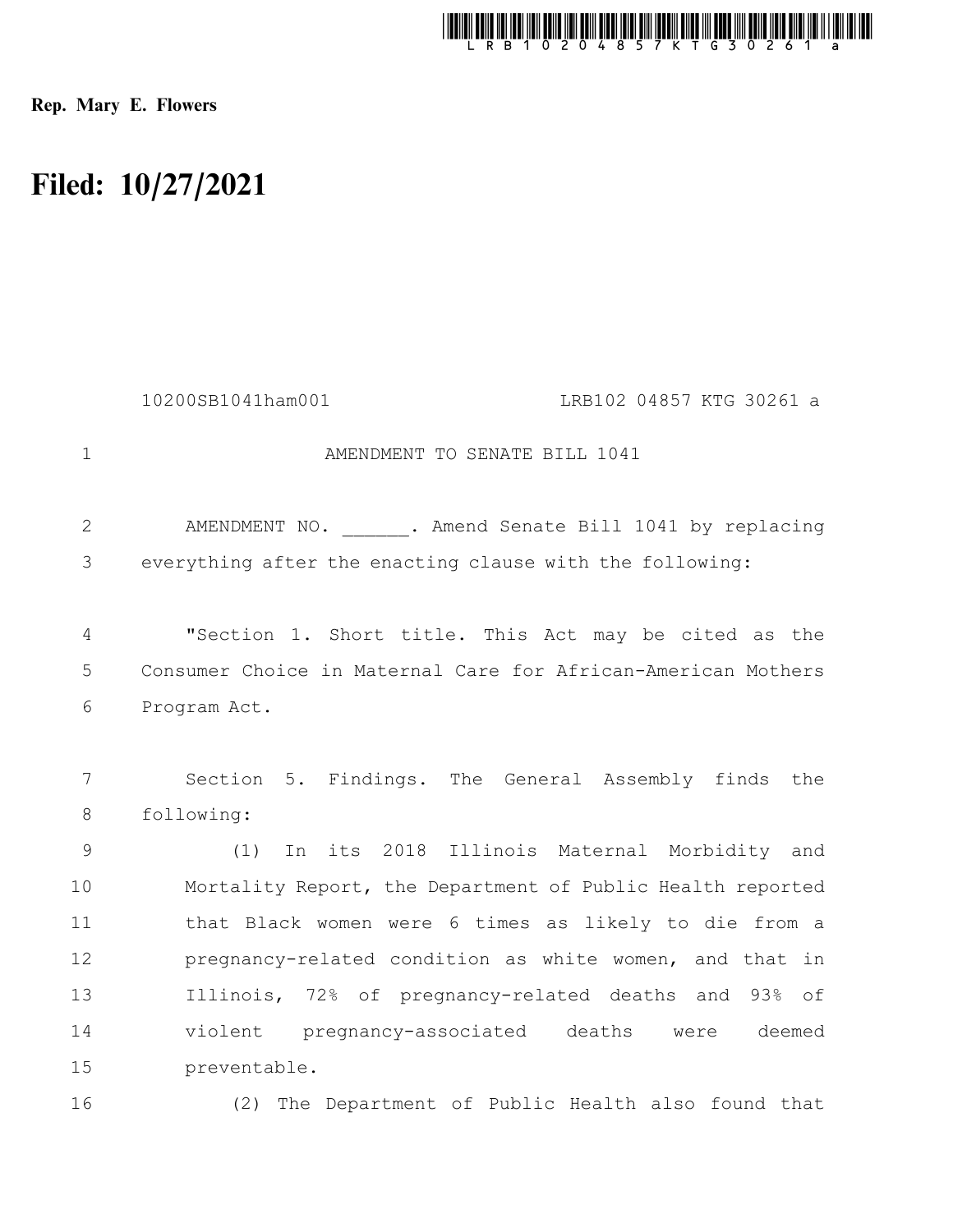between 2016 and 2017, Black women had the highest rate of severe maternal morbidity with a rate of 101.5 per 10,000 deliveries, which is almost 3 times as high as the rate for white women. 1 2 3 4

(3) In 2019, the Chicago Department of Public Health released a data report on Maternal Morbidity and Mortality in Chicago and found that "(w)omen for whom Medicaid was the delivery payment source are significantly more likely than those who used private insurance to experience severe maternal morbidity." The Chicago Department of Public Health identified zip codes within the city that had the highest rates of severe maternal morbidity in 2016 and 2017 (100.4-172.8 per 10,000 deliveries). These zip codes included: 60653, 60637, 60649, 60621, 60612, 60624, and 60644. All of the zip codes were identified as experiencing high economic hardship. According to the Chicago Department of Public Health "(c)hronic diseases, including obesity, hypertension, and diabetes can increase the risk of a woman experiencing adverse outcomes during pregnancy." However, "there were no significant differences in pre-pregnancy BMI, hypertension, and diabetes between women who experienced a pregnancy-associated death and all women who delivered babies in Chicago." 5 6 7 8 9 10 11 12 13 14 15 16 17 18 19 20 21 22 23 24

(4) In a national representative survey sample of mothers who gave birth in an American hospital in 2011 and 25 26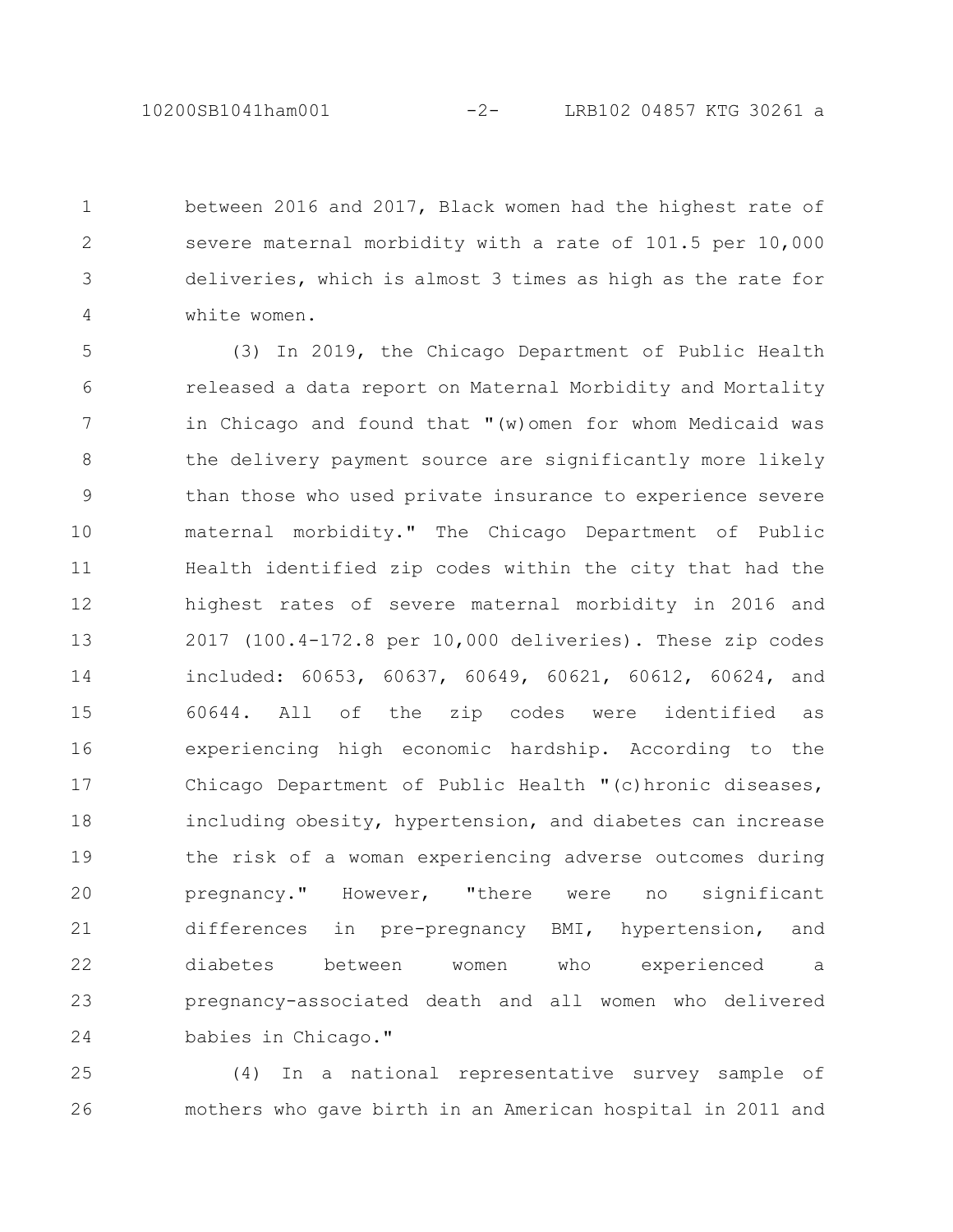10200SB1041ham001 -3- LRB102 04857 KTG 30261 a

2012, 1 out of 4 mothers who identified as Black or African-American expressed that they would "definitely want" to have a future birth at home, compared to 8.4% of white mothers. Black mothers express a demand for planned home birth services at almost 3 times the rate of white mothers. Yet, in the United States, non-Hispanic white women who can afford to pay out-of-pocket for their labor and delivery costs access planned home birth care at the greatest rate. Similarly, an analysis of birth certificate data from the Centers for Disease Control and Prevention for the years 2016 through 2019 shows that non-Hispanic white mothers are 7 times more likely than non-Hispanic Black mothers to experience a planned home birth. 1 2 3 4 5 6 7 8 9 10 11 12 13

(5) According to calculations based on birth certificate data from July 2019 in Cook County, there would have to be 7 Black or African-American certified professional midwives working in Cook County in order for just 1% of Black mothers in Cook County to have access to racially concordant midwifery care in a given month. 14 15 16 17 18 19

(6) For birthing persons of sufficient health who desire to give birth outside of an institutional setting without the assistance of epidural analgesia, planned home birth under the care of a certified professional midwife can be a dignifying and safe, evidence-based choice. In contrast, regulatory impingement on Black families' ability to access that choice does not serve to enhance 20 21 22 23 24 25 26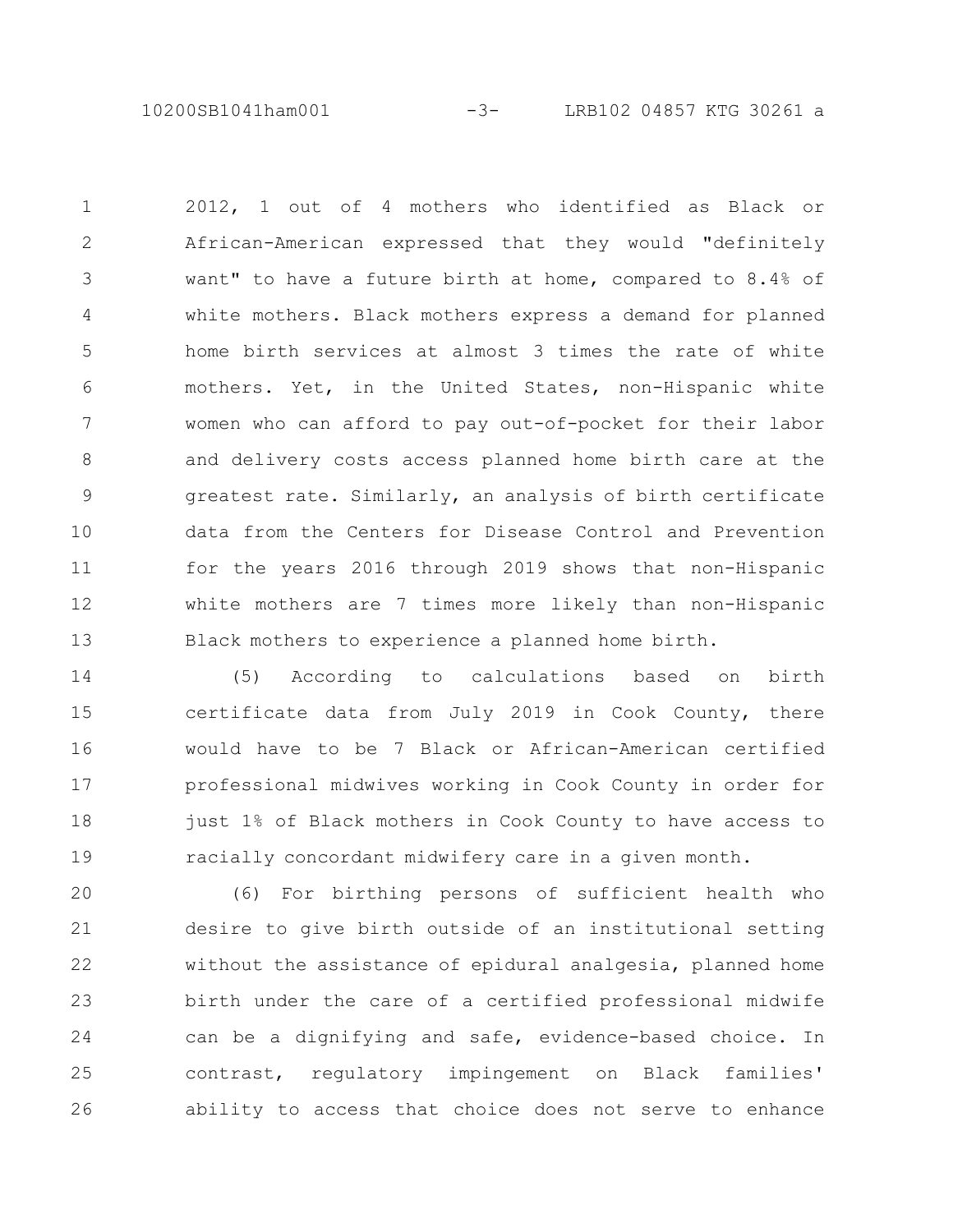1

2

maternal or neonatal safety, but instead reifies the institutionalization of Black bodies by the State.

(7) In order to make safe, planned home births accessible to Black families in Illinois, the State must require Medicaid provider networks to include certified professional midwives. According to natality data from the Centers for Disease Control and Prevention, every year from 2016 through 2019, 2 out of every 3 live births to Black or African-American mothers living in Cook County utilized Medicaid as the source of payment for delivery. According to that same data, Medicaid paid for over 14,000 deliveries to Black or African-American mothers residing in Cook County during the year 2019 alone. 3 4 5 6 7 8 9 10 11 12 13

(8) A population-level, retrospective cohort study published in 2018 that used province-wide maternity, medical billing, and demographic data from British Columbia, Canada concluded that antenatal midwifery care in British Columbia was associated with lower odds of small-for-gestational-age birth, preterm birth, and low birth weight for women of low socioeconomic position compared with physician models of care. Results support the development of policy to ensure antenatal midwifery care is available and accessible for women of low socioeconomic position. 14 15 16 17 18 19 20 21 22 23 24

(9) In its January 2018 report to the General Assembly, the Department of Healthcare and Family Services 25 26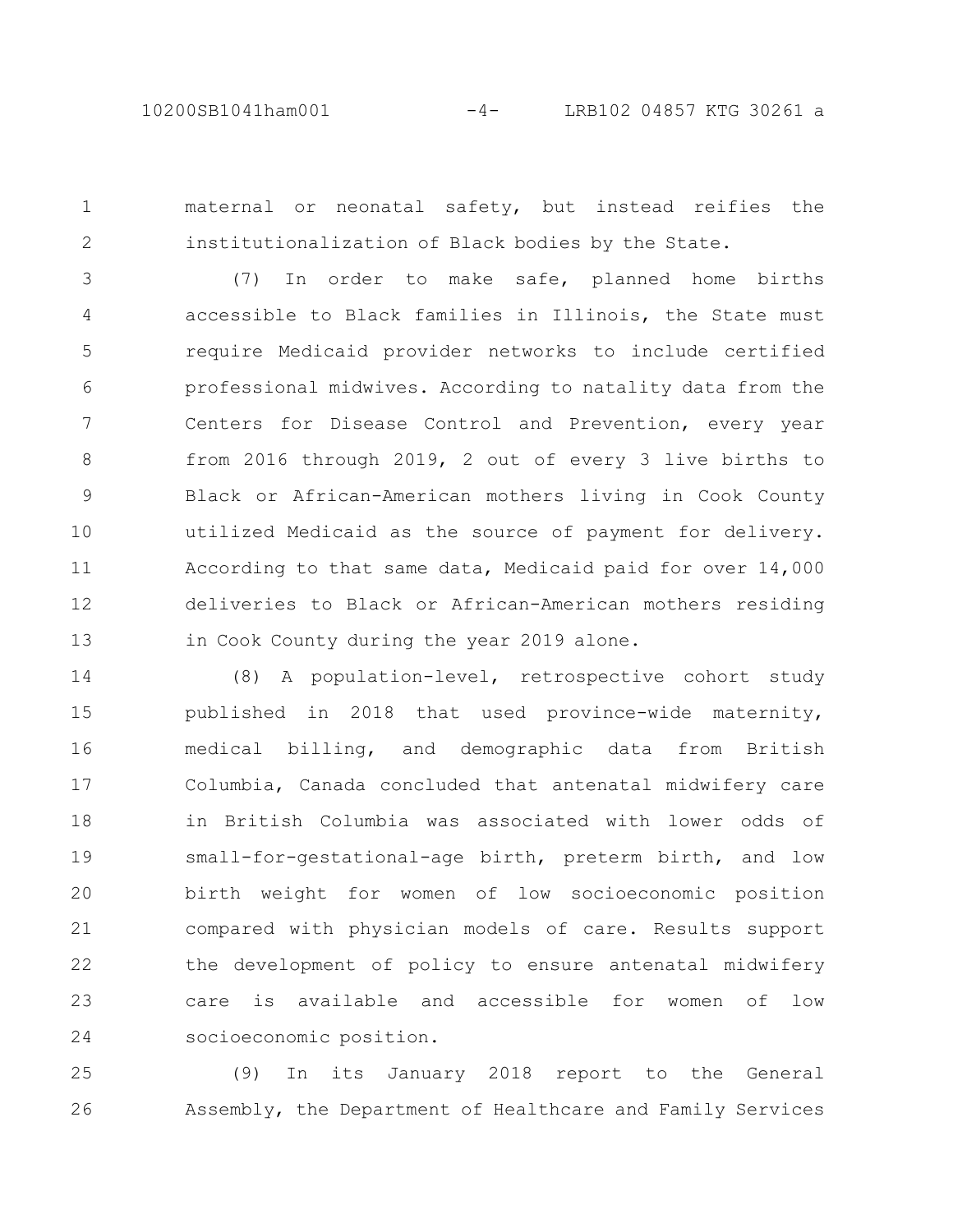reported that its infant and maternal care expenditures in calendar year 2015 totaled \$1,410,000,000. The Department of Healthcare and Family Services said, "(t)he majority of HFS birth costs are for births with poor outcomes. Costs for Medicaid covered births are increasing annually while the number of covered births is decreasing for the same period". The Department of Healthcare and Family Services' expenditures average \$12,000 per birth during calendar year 2015 for births that did not involve poor outcomes such as low birth weight, very low birth weight, and infant mortality. That \$12,000 expenditure covered prenatal, intrapartum, and postpartum maternal healthcare, as well as infant care through the first year of life. The next least expensive category of births averaged an expenditure of \$40,200. The most expensive category of births refers to births resulting in very low birth weight which cost the Department of Healthcare and Family Services over \$328,000 per birth. 1 2 3 4 5 6 7 8 9 10 11 12 13 14 15 16 17 18

(10) Expanding Medicaid coverage to include perinatal and intrapartum care by certified professional midwives will not contribute to increased taxpayer burden and, in fact, will likely decrease the Department of Healthcare and Family Services' expenditures on maternal care while improving maternal health outcomes within the Black community in Illinois. 19 20 21 22 23 24 25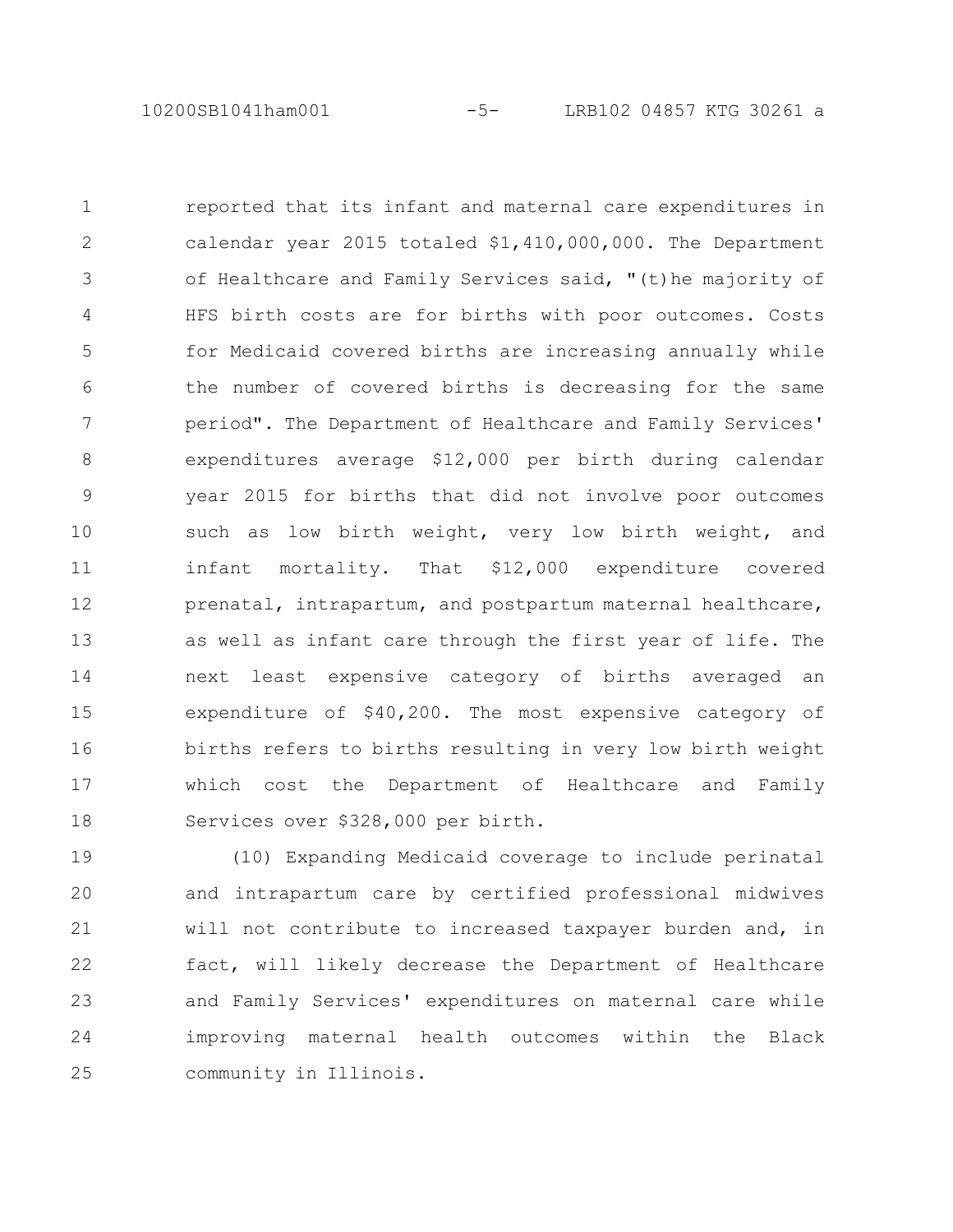10200SB1041ham001 -6- LRB102 04857 KTG 30261 a

Section 10. Medicaid voucher program. The Task Force on Infant and Maternal Mortality Among African Americans shall partner with Holistic Birth Collective to develop rules and regulations for a Medicaid voucher program to expand consumer choice for Black mothers that includes planned home birth services and in-home perinatal and postpartum care services provided by racially concordant nationally accredited certified professional midwives who are licensed and registered in Illinois. On January 1, 2024, and each January 1 thereafter, the Task Force shall submit a report to the General Assembly that provides a status update on the program and annual impact measure reporting. The Department of Public Health, in consultation with the Department of Healthcare and Family Services, shall implement the program. 1 2 3 4 5 6 7 8 9 10 11 12 13 14

Section 15. Maternity episode payment model. The program shall implement a maternity episode payment model that provides a single payment for all services across the prenatal, intrapartum, and postnatal period which covers the 9 months of pregnancy plus 12 weeks of postpartum. The core elements of the maternity care episode payment model shall include all of the following: 15 16 17 18 19 20 21

(1) Limited exclusion of selected high-cost health conditions and further adjustments to limit service provider risk such as risk adjustment and stop loss. 22 23 24

(2) Duration from the initial entry into prenatal care 25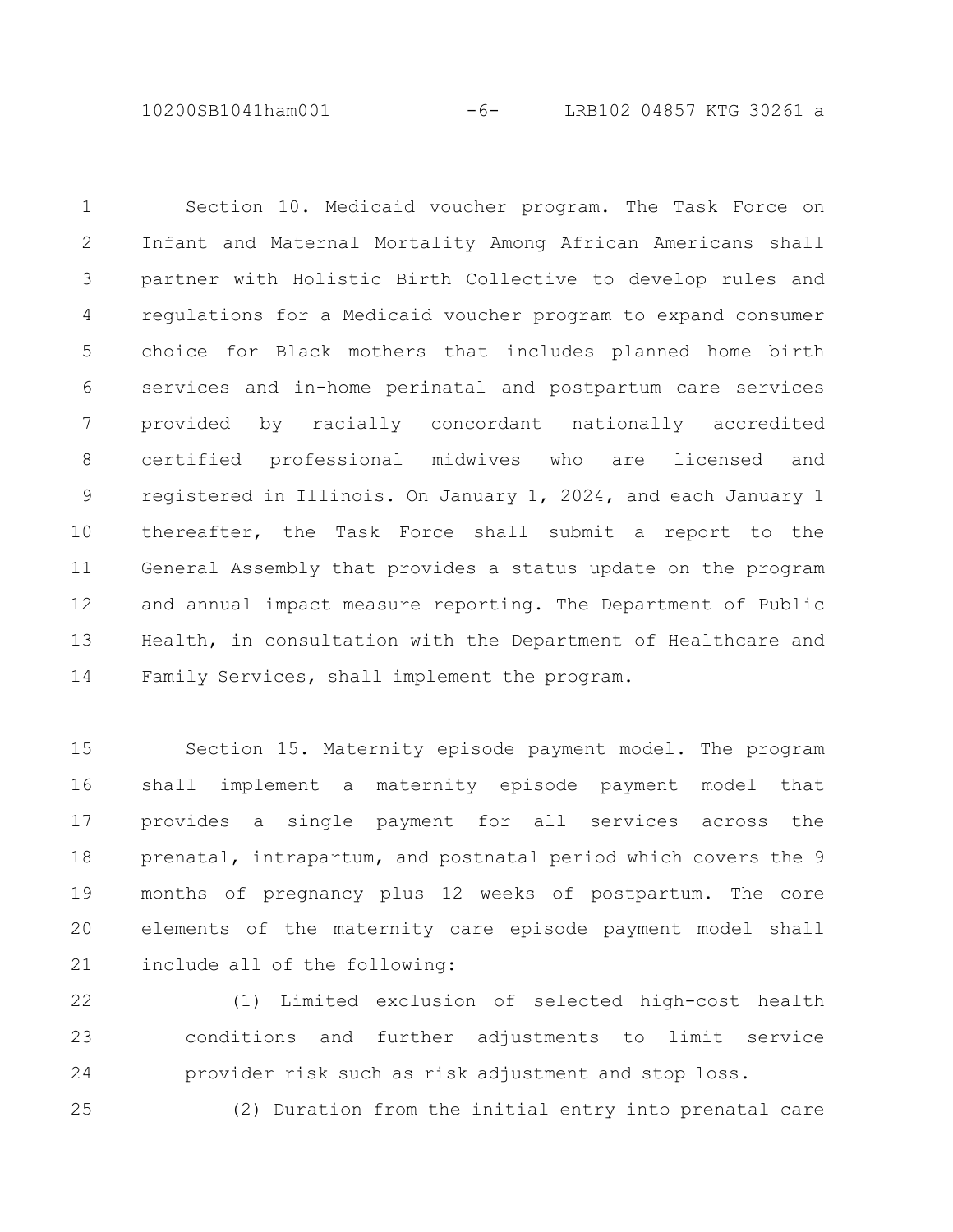1

through the postpartum and newborn periods.

(3) Single payment for all services across the episode. 2 3

The Department of Public Health, in consultation with the Department of Healthcare and Family Services, shall make available to the Task Force all relevant data related to maternal care expenditures made under the State's Medical Assistance Program so that budget-neutral reimbursement rates can be established for bundled maternal care services spanning the prenatal, labor and delivery, and postpartum phases of a maternity episode. 4 5 6 7 8 9 10 11

Section 90. The Illinois Public Aid Code is amended by changing Section 5-2 as follows: 12 13

(305 ILCS 5/5-2) (from Ch. 23, par. 5-2) 14

Sec. 5-2. Classes of persons eligible. Medical assistance under this Article shall be available to any of the following classes of persons in respect to whom a plan for coverage has been submitted to the Governor by the Illinois Department and approved by him. If changes made in this Section 5-2 require federal approval, they shall not take effect until such approval has been received: 15 16 17 18 19 20 21

1. Recipients of basic maintenance grants under Articles III and IV. 22 23

2. Beginning January 1, 2014, persons otherwise 24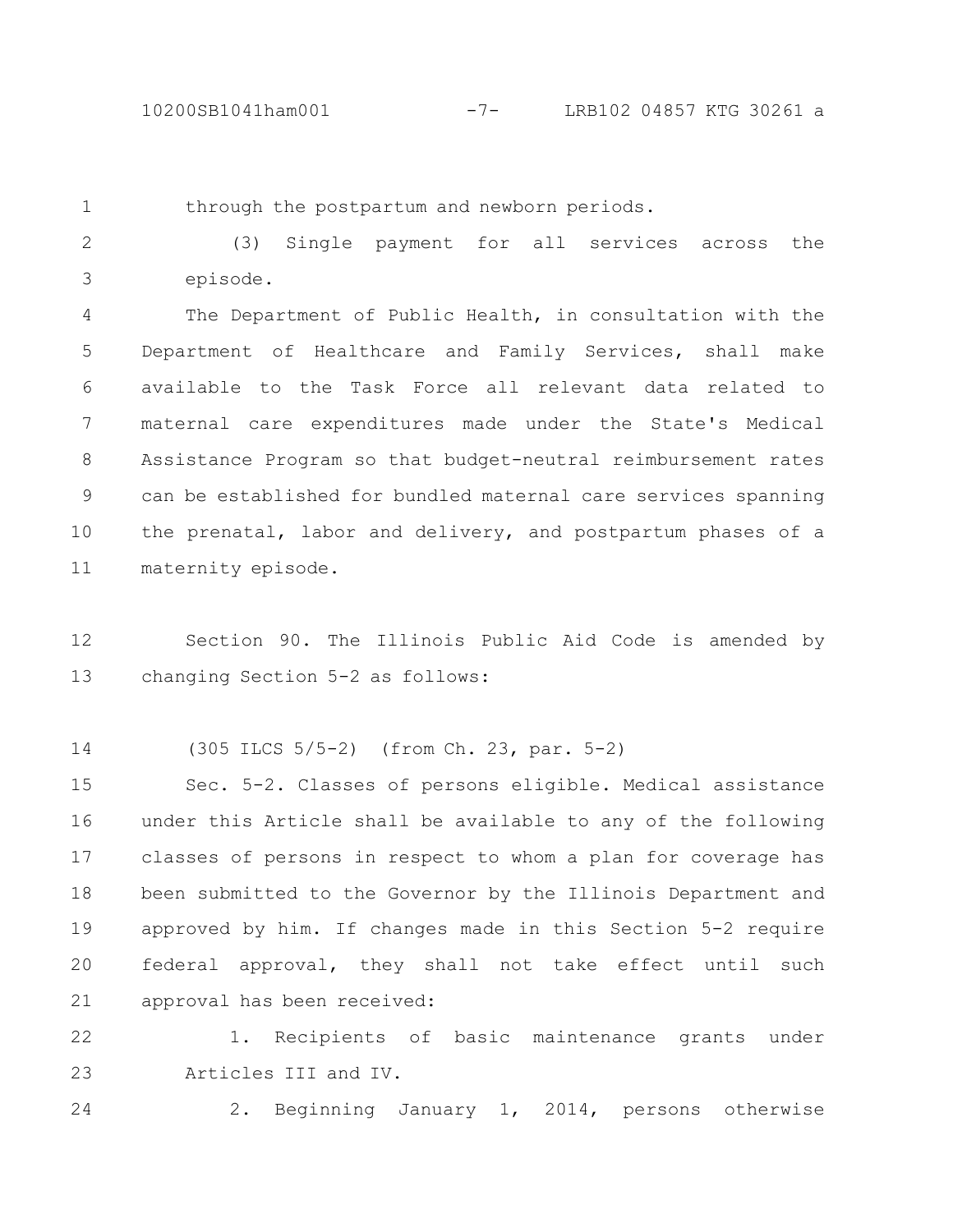10200SB1041ham001 -8- LRB102 04857 KTG 30261 a

eligible for basic maintenance under Article III, excluding any eligibility requirements that are inconsistent with any federal law or federal regulation, as interpreted by the U.S. Department of Health and Human Services, but who fail to qualify thereunder on the basis of need, and who have insufficient income and resources to meet the costs of necessary medical care, including, but not limited to, the following: 1 2 3 4 5 6 7 8

(a) All persons otherwise eligible for basic maintenance under Article III but who fail to qualify under that Article on the basis of need and who meet either of the following requirements: 9 10 11 12

(i) their income, as determined by the Illinois Department in accordance with any federal requirements, is equal to or less than 100% of the federal poverty level; or 13 14 15 16

(ii) their income, after the deduction of costs incurred for medical care and for other types of remedial care, is equal to or less than 100% of the federal poverty level. 17 18 19 20

(b) (Blank).

3. (Blank). 22

21

4. Persons not eligible under any of the preceding paragraphs who fall sick, are injured, or die, not having sufficient money, property or other resources to meet the costs of necessary medical care or funeral and burial 23 24 25 26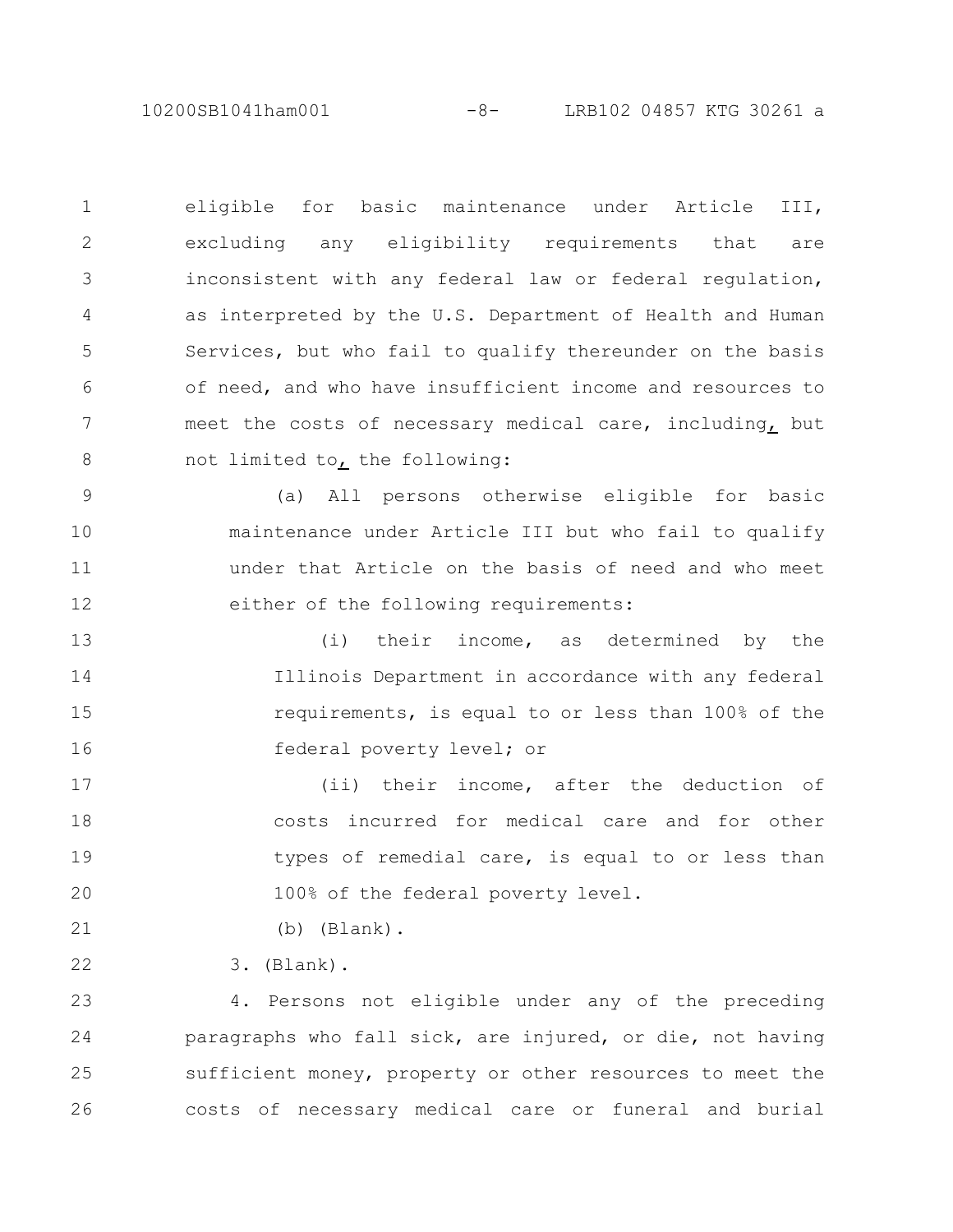expenses.

1

5.(a) Beginning January 1, 2020, women during pregnancy and during the 12-month period beginning on the last day of the pregnancy, together with their infants, whose income is at or below 200% of the federal poverty level. Until September 30, 2019, or sooner if the maintenance of effort requirements under the Patient Protection and Affordable Care Act are eliminated or may be waived before then, women during pregnancy and during the 12-month period beginning on the last day of the pregnancy, whose countable monthly income, after the deduction of costs incurred for medical care and for other types of remedial care as specified in administrative rule, is equal to or less than the Medical Assistance-No Grant(C) (MANG(C)) Income Standard in effect on April 1, 2013 as set forth in administrative rule. 2 3 4 5 6 7 8 9 10 11 12 13 14 15 16

(b) The plan for coverage shall provide ambulatory prenatal care to pregnant women during a presumptive eligibility period and establish an income eligibility standard that is equal to 200% of the federal poverty level, provided that costs incurred for medical care are not taken into account in determining such income eligibility. 17 18 19 20 21 22 23

(c) The Illinois Department may conduct a demonstration in at least one county that will provide medical assistance to pregnant women, together with their 24 25 26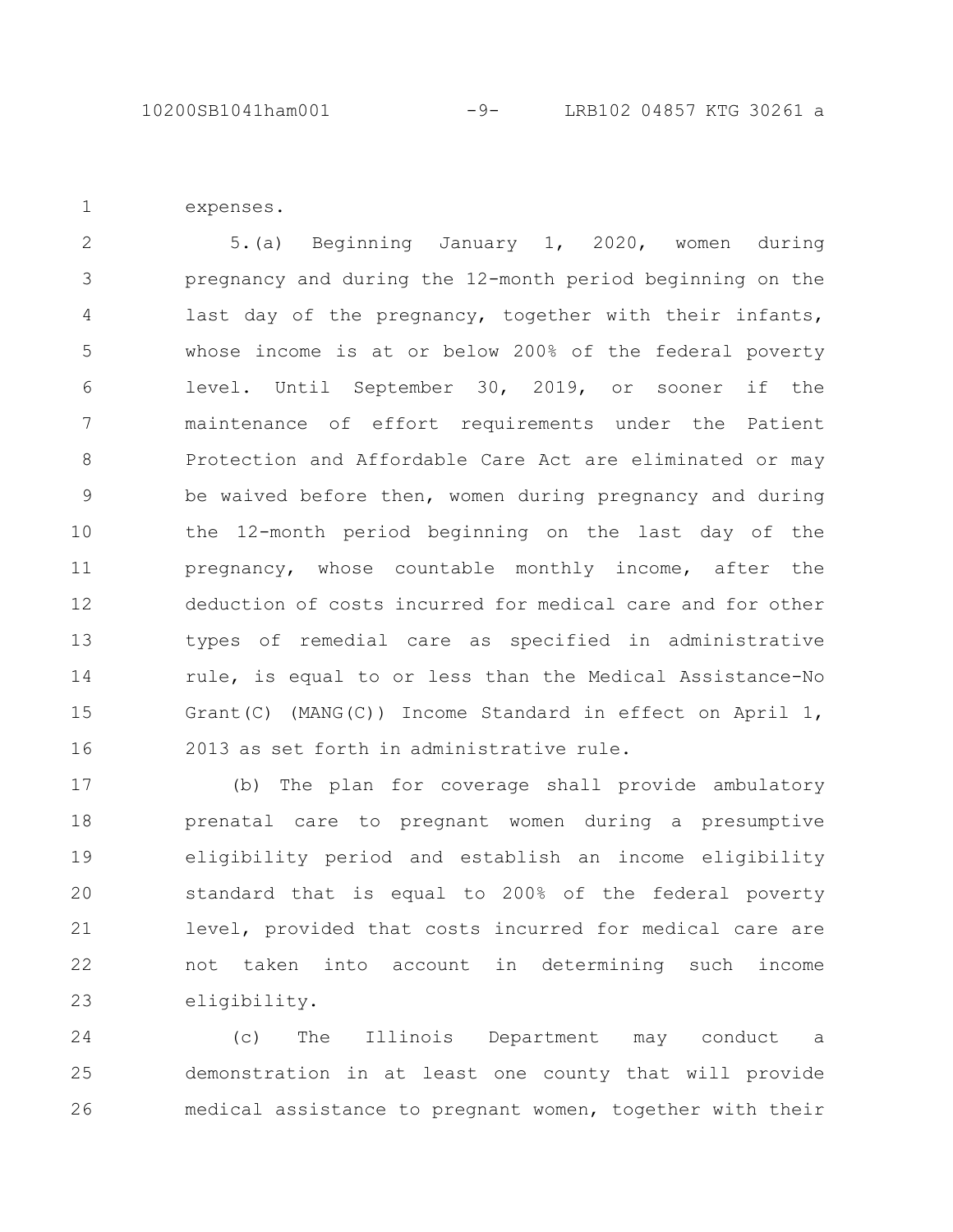10200SB1041ham001 -10- LRB102 04857 KTG 30261 a

infants and children up to one year of age, where the income eligibility standard is set up to 185% of the nonfarm income official poverty line, as defined by the federal Office of Management and Budget. The Illinois Department shall seek and obtain necessary authorization provided under federal law to implement such a demonstration. Such demonstration may establish resource standards that are not more restrictive than those established under Article IV of this Code. 1 2 3 4 5 6 7 8 9

6. (a) Children younger than age 19 when countable income is at or below 133% of the federal poverty level. Until September 30, 2019, or sooner if the maintenance of effort requirements under the Patient Protection and Affordable Care Act are eliminated or may be waived before then, children younger than age 19 whose countable monthly income, after the deduction of costs incurred for medical care and for other types of remedial care as specified in administrative rule, is equal to or less than the Medical Assistance-No Grant(C) (MANG(C)) Income Standard in effect on April 1, 2013 as set forth in administrative rule. 10 11 12 13 14 15 16 17 18 19 20

(b) Children and youth who are under temporary custody or guardianship of the Department of Children and Family Services or who receive financial assistance in support of an adoption or guardianship placement from the Department of Children and Family Services. 21 22 23 24 25

26

7. (Blank).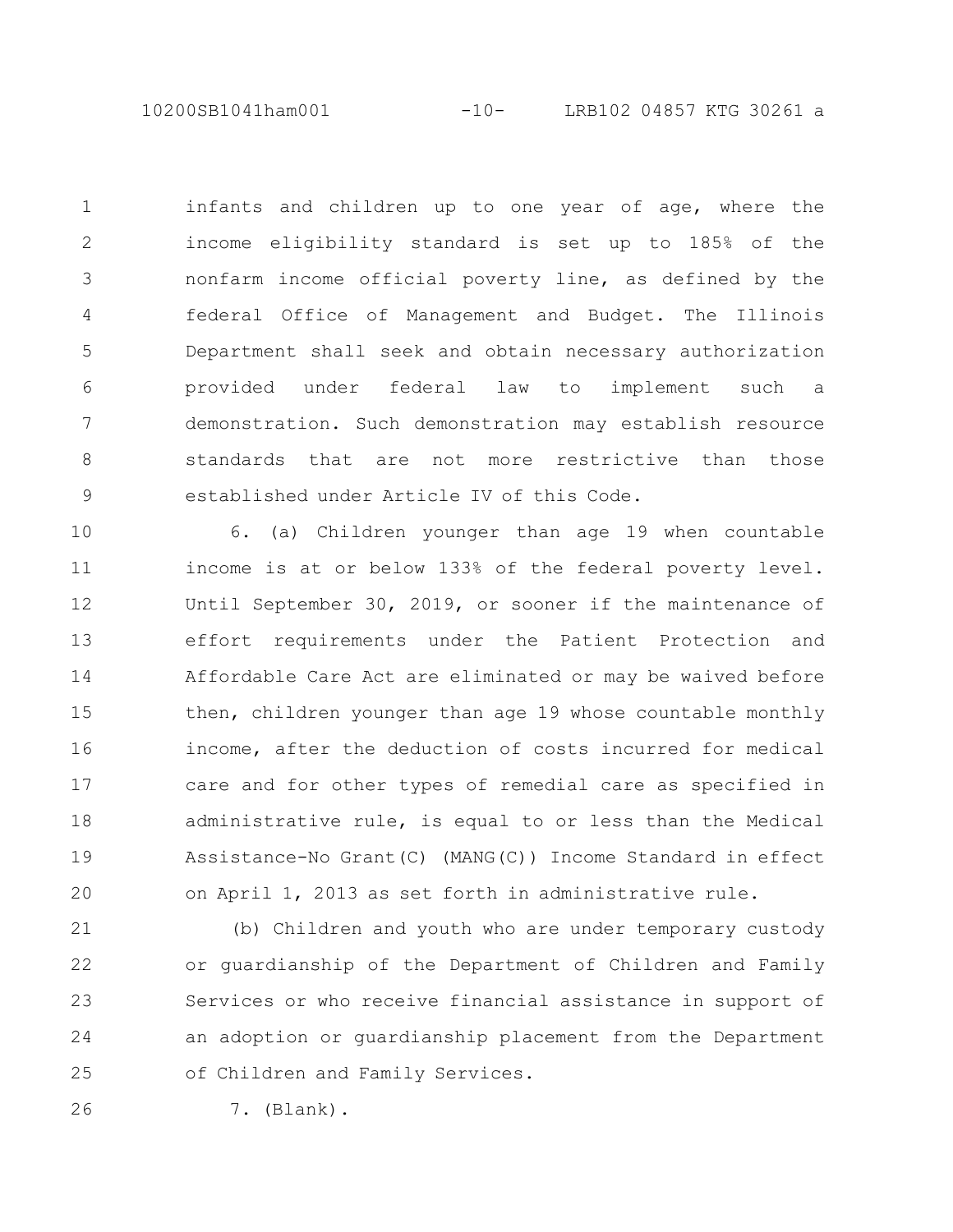10200SB1041ham001 -11- LRB102 04857 KTG 30261 a

8. As required under federal law, persons who are eligible for Transitional Medical Assistance as a result of an increase in earnings or child or spousal support received. The plan for coverage for this class of persons shall: 1 2 3 4 5

(a) extend the medical assistance coverage to the extent required by federal law; and 6 7

(b) offer persons who have initially received 6 months of the coverage provided in paragraph (a) above, the option of receiving an additional 6 months of coverage, subject to the following: 8 9 10 11

(i) such coverage shall be pursuant to provisions of the federal Social Security Act; 12 13

(ii) such coverage shall include all services covered under Illinois' State Medicaid Plan; 14 15

(iii) no premium shall be charged for such coverage; and 16 17

(iv) such coverage shall be suspended in the event of a person's failure without good cause to file in a timely fashion reports required for this coverage under the Social Security Act and coverage shall be reinstated upon the filing of such reports if the person remains otherwise eligible. 18 19 20 21 22 23 24

9. Persons with acquired immunodeficiency syndrome (AIDS) or with AIDS-related conditions with respect to 25 26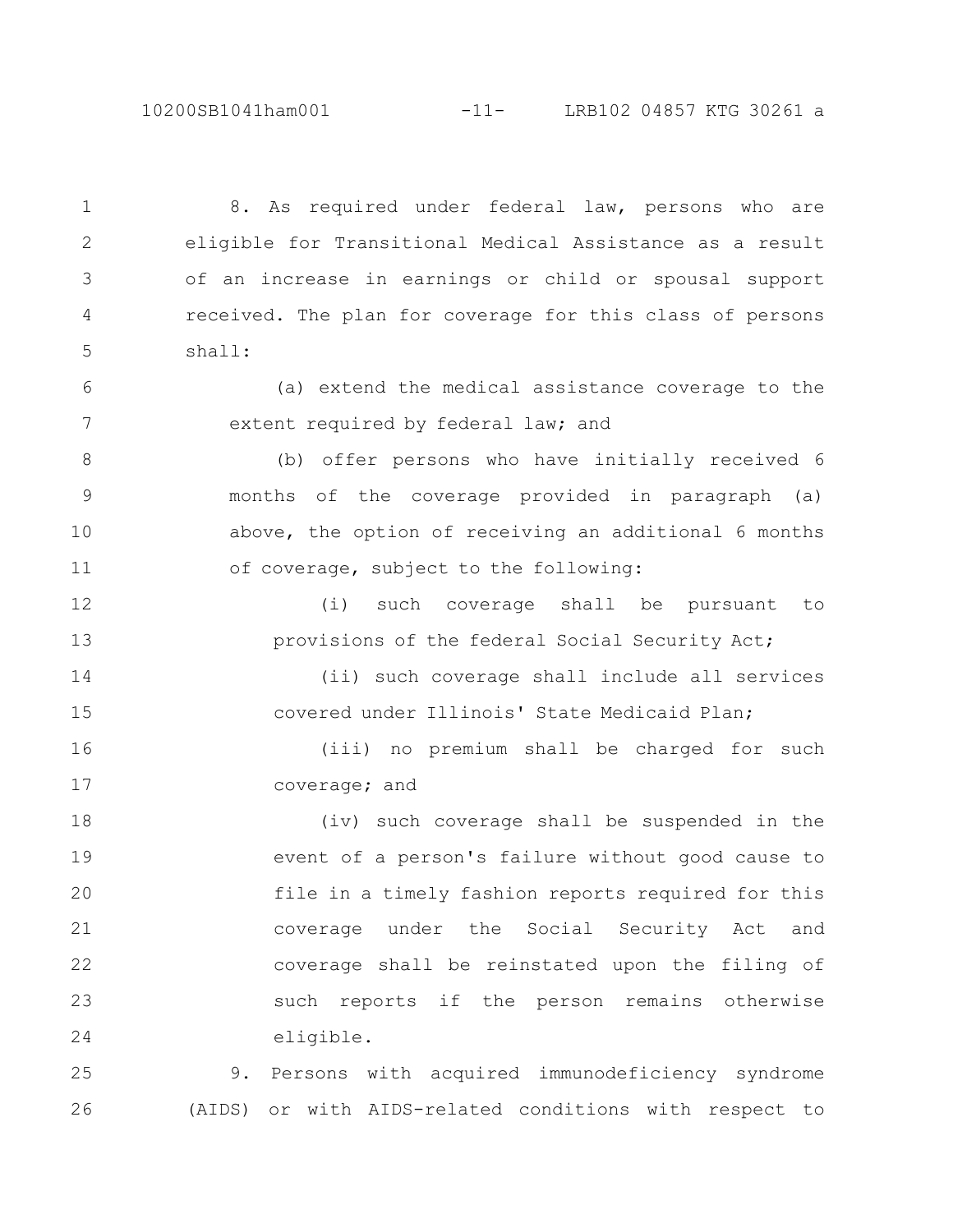10200SB1041ham001 -12- LRB102 04857 KTG 30261 a

whom there has been a determination that but for home or community-based services such individuals would require the level of care provided in an inpatient hospital, skilled nursing facility or intermediate care facility the cost of which is reimbursed under this Article. Assistance shall be provided to such persons to the maximum extent permitted under Title XIX of the Federal Social Security Act. 1 2 3 4 5 6 7 8

10. Participants in the long-term care insurance partnership program established under the Illinois Long-Term Care Partnership Program Act who meet the qualifications for protection of resources described in Section 15 of that Act. 9 10 11 12 13

11. Persons with disabilities who are employed and eligible for Medicaid, pursuant to Section 1902(a)(10)(A)(ii)(xv) of the Social Security Act, and, subject to federal approval, persons with a medically improved disability who are employed and eligible for Medicaid pursuant to Section 1902(a)(10)(A)(ii)(xvi) of the Social Security Act, as provided by the Illinois Department by rule. In establishing eligibility standards under this paragraph 11, the Department shall, subject to federal approval: 14 15 16 17 18 19 20 21 22 23

(a) set the income eligibility standard at not lower than 350% of the federal poverty level; 24 25

26

(b) exempt retirement accounts that the person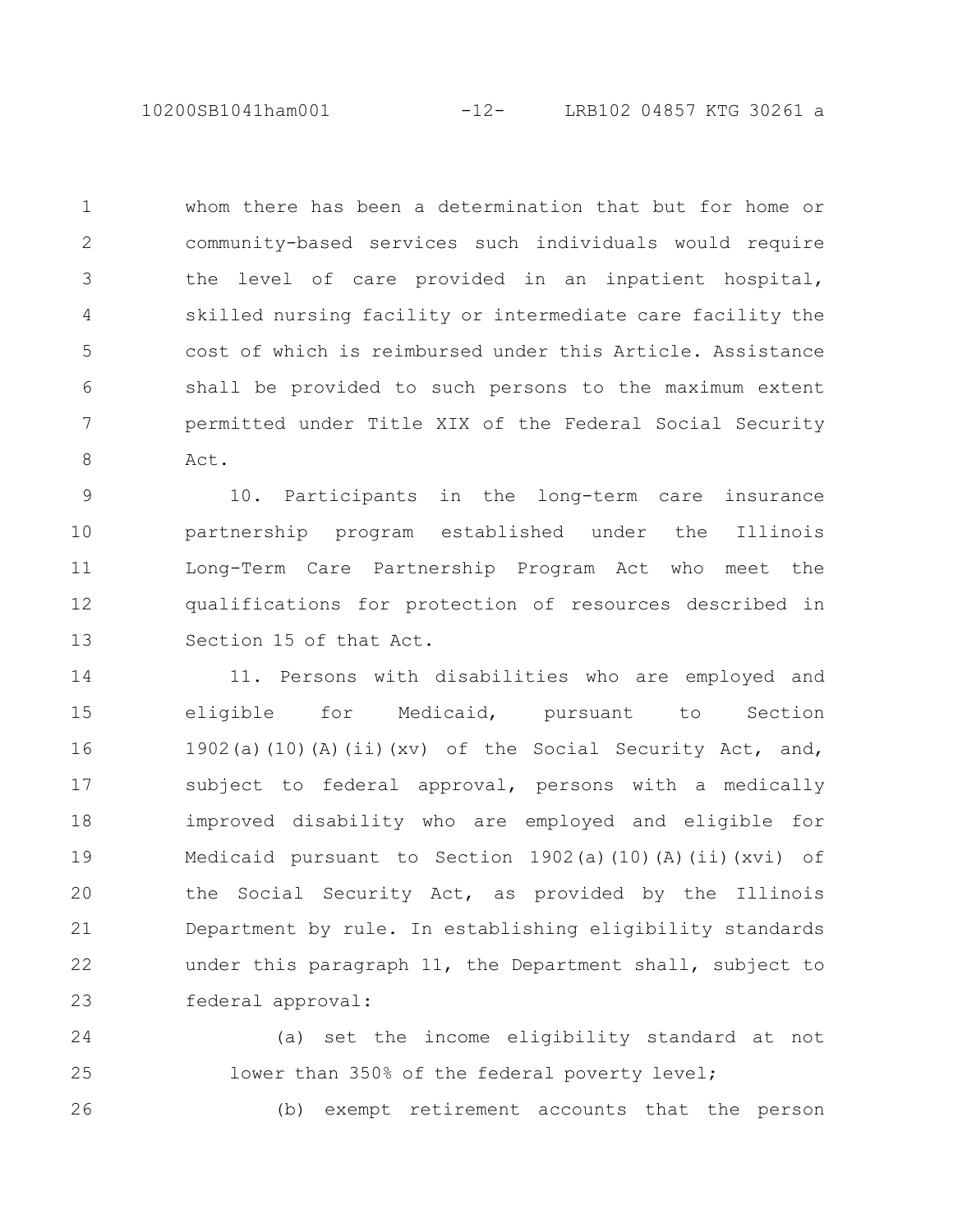cannot access without penalty before the age of 59 1/2, and medical savings accounts established pursuant to 26 U.S.C. 220; 1 2 3

(c) allow non-exempt assets up to \$25,000 as to those assets accumulated during periods of eligibility under this paragraph 11; and 4 5 6

(d) continue to apply subparagraphs (b) and (c) in determining the eligibility of the person under this Article even if the person loses eligibility under this paragraph 11. 7 8 9 10

12. Subject to federal approval, persons who are eligible for medical assistance coverage under applicable provisions of the federal Social Security Act and the federal Breast and Cervical Cancer Prevention and Treatment Act of 2000. Those eligible persons are defined to include, but not be limited to, the following persons: 11 12 13 14 15 16

(1) persons who have been screened for breast or cervical cancer under the U.S. Centers for Disease Control and Prevention Breast and Cervical Cancer Program established under Title XV of the federal Public Health Service Services Act in accordance with the requirements of Section 1504 of that Act as administered by the Illinois Department of Public Health; and 17 18 19 20 21 22 23 24

(2) persons whose screenings under the above program were funded in whole or in part by funds 25 26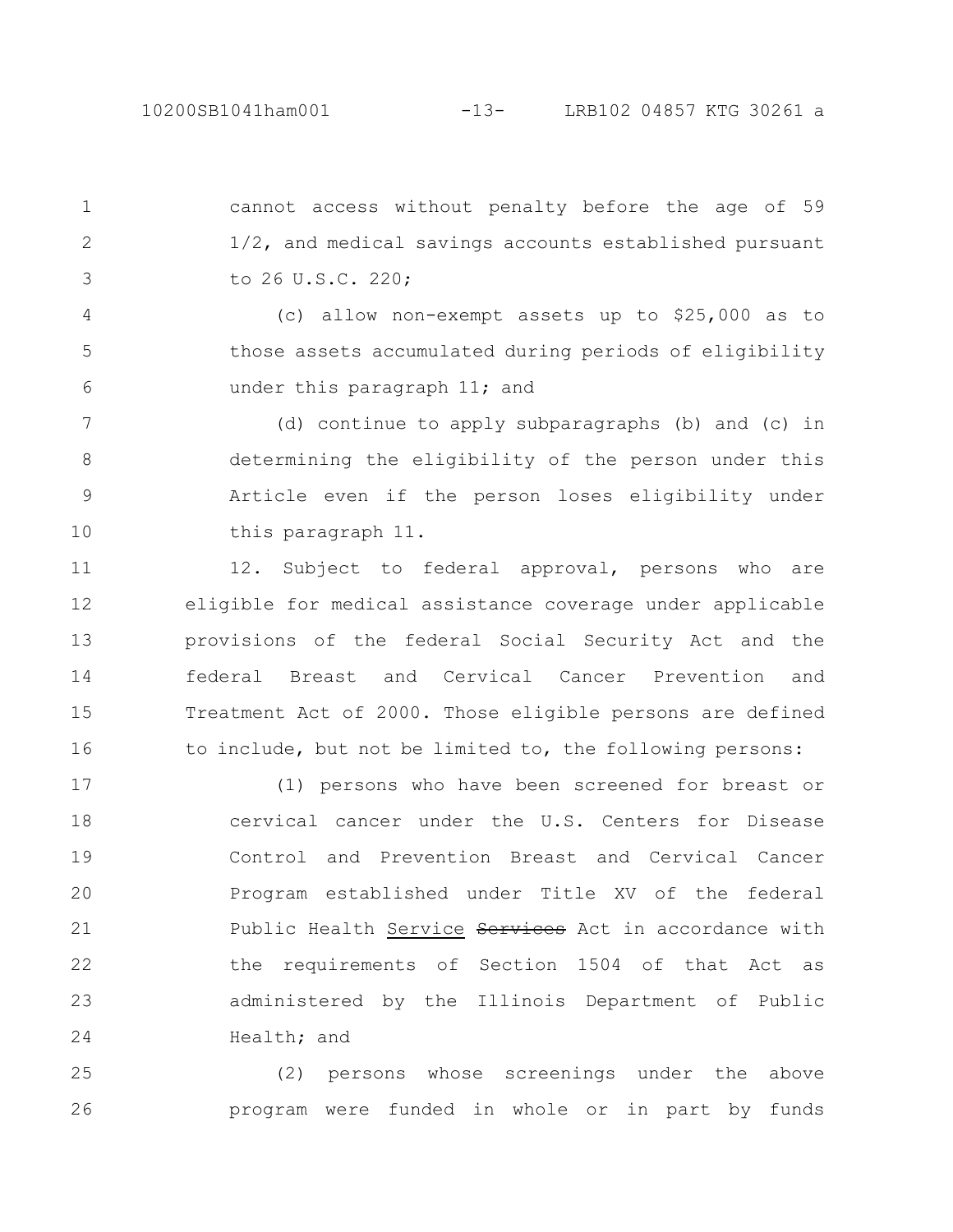appropriated to the Illinois Department of Public Health for breast or cervical cancer screening. "Medical assistance" under this paragraph 12 shall be identical to the benefits provided under the State's approved plan under Title XIX of the Social Security Act. The Department must request federal approval of the coverage under this paragraph 12 within 30 days after July 3, 2001 (the effective date of Public Act 92-47) this amendatory Act of the 92nd General Assembly. 1 2 3 4 5 6 7 8 9

In addition to the persons who are eligible for medical assistance pursuant to subparagraphs (1) and (2) of this paragraph 12, and to be paid from funds appropriated to the Department for its medical programs, any uninsured person as defined by the Department in rules residing in Illinois who is younger than 65 years of age, who has been screened for breast and cervical cancer in accordance with standards and procedures adopted by the Department of Public Health for screening, and who is referred to the Department by the Department of Public Health as being in need of treatment for breast or cervical cancer is eligible for medical assistance benefits that are consistent with the benefits provided to those persons described in subparagraphs (1) and (2). Medical assistance coverage for the persons who are eligible under the preceding sentence is not dependent on federal approval, but federal moneys may be used to pay 10 11 12 13 14 15 16 17 18 19 20 21 22 23 24 25 26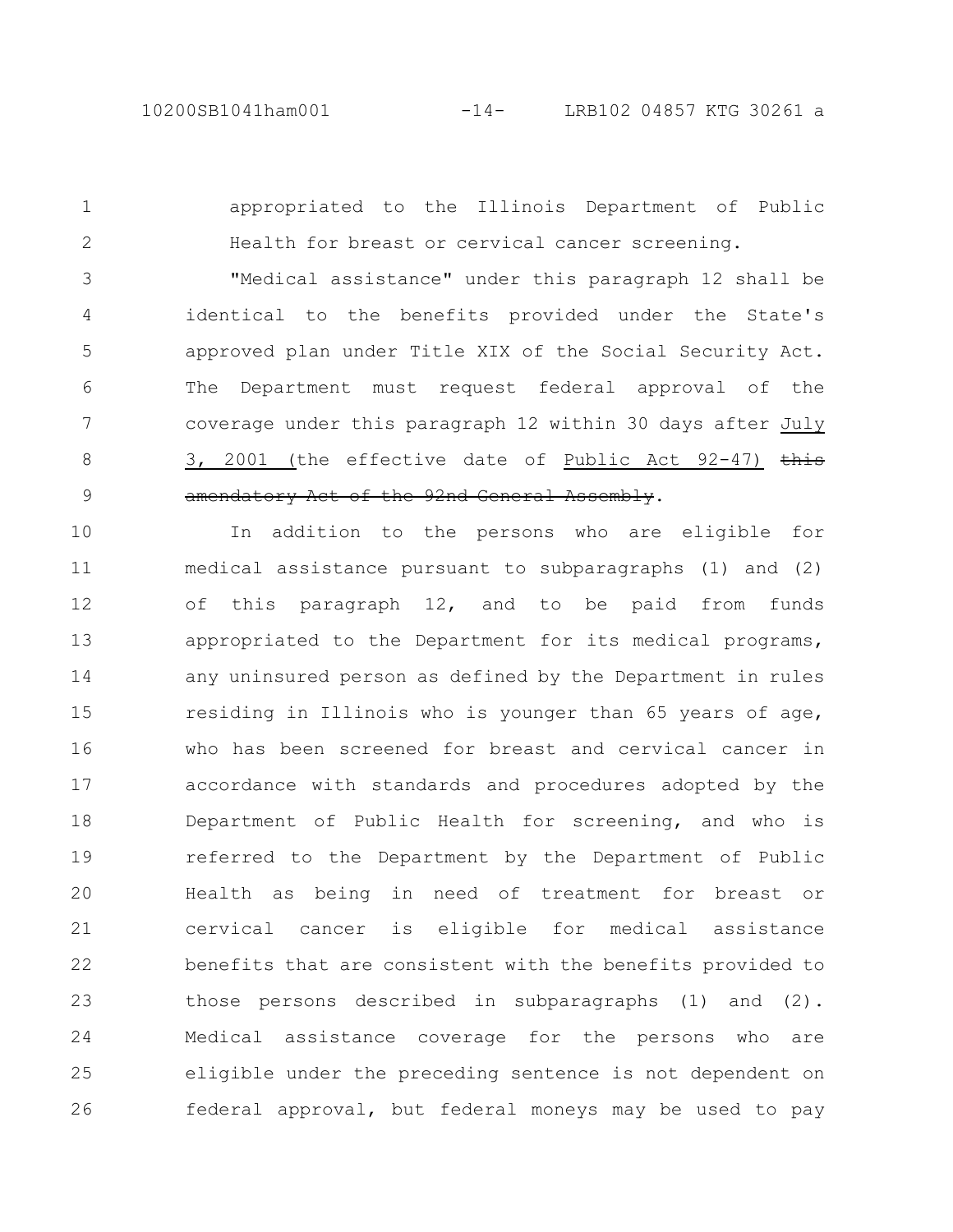for services provided under that coverage upon federal approval. 1 2

13. Subject to appropriation and to federal approval, persons living with HIV/AIDS who are not otherwise eligible under this Article and who qualify for services covered under Section 5-5.04 as provided by the Illinois Department by rule. 3 4 5 6 7

14. Subject to the availability of funds for this purpose, the Department may provide coverage under this Article to persons who reside in Illinois who are not eligible under any of the preceding paragraphs and who meet the income guidelines of paragraph 2(a) of this Section and (i) have an application for asylum pending before the federal Department of Homeland Security or on appeal before a court of competent jurisdiction and are represented either by counsel or by an advocate accredited by the federal Department of Homeland Security and employed by a not-for-profit organization in regard to that application or appeal, or (ii) are receiving services through a federally funded torture treatment center. Medical coverage under this paragraph 14 may be provided for up to 24 continuous months from the initial eligibility date so long as an individual continues to satisfy the criteria of this paragraph 14. If an individual has an appeal pending regarding an application for asylum before the Department of Homeland Security, 8 9 10 11 12 13 14 15 16 17 18 19 20 21 22 23 24 25 26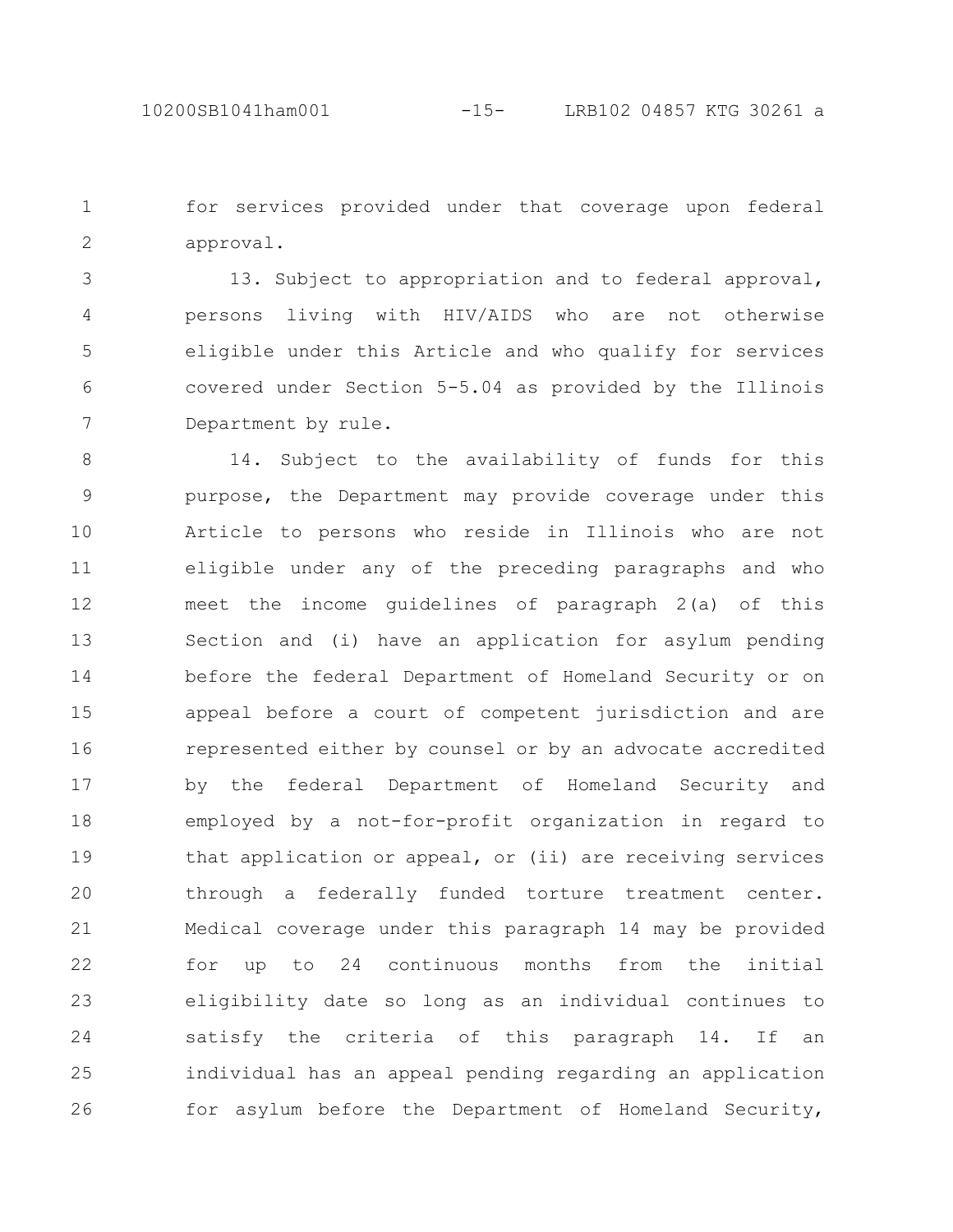eligibility under this paragraph 14 may be extended until a final decision is rendered on the appeal. The Department may adopt rules governing the implementation of this paragraph 14. 1 2 3 4

5

15. Family Care Eligibility.

(a) On and after July 1, 2012, a parent or other caretaker relative who is 19 years of age or older when countable income is at or below 133% of the federal poverty level. A person may not spend down to become eligible under this paragraph 15. 6 7 8 9 10

11

15

17

(b) Eligibility shall be reviewed annually.

- (c) (Blank). 12
- (d) (Blank). 13
- (e) (Blank). 14
	- (f) (Blank).
- (g) (Blank). 16
	- (h) (Blank).

(i) Following termination of an individual's coverage under this paragraph 15, the individual must be determined eligible before the person can be re-enrolled. 18 19 20 21

16. Subject to appropriation, uninsured persons who are not otherwise eligible under this Section who have been certified and referred by the Department of Public Health as having been screened and found to need diagnostic evaluation or treatment, or both diagnostic 22 23 24 25 26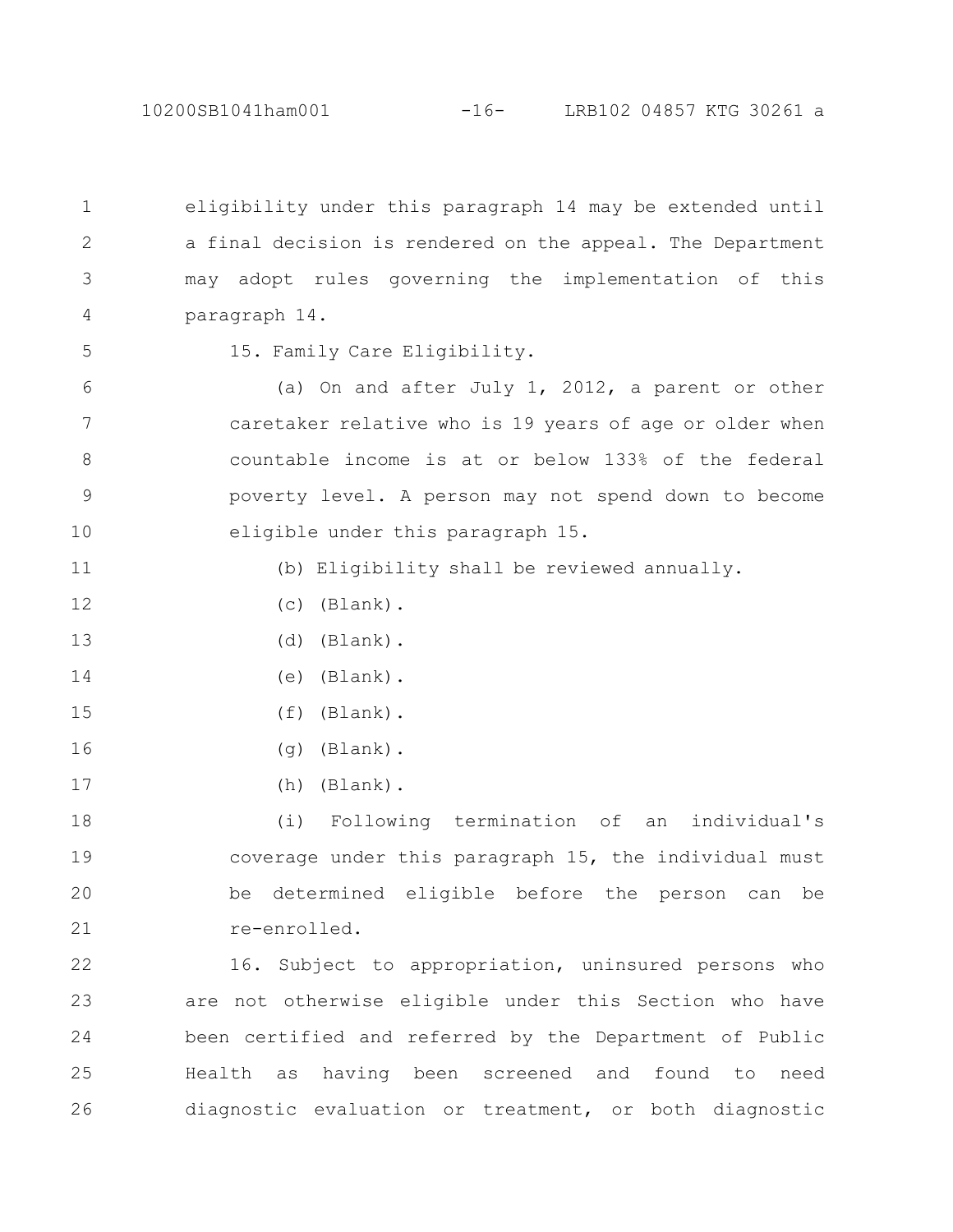10200SB1041ham001 -17- LRB102 04857 KTG 30261 a

evaluation and treatment, for prostate or testicular cancer. For the purposes of this paragraph 16, uninsured persons are those who do not have creditable coverage, as defined under the Health Insurance Portability and Accountability Act, or have otherwise exhausted any insurance benefits they may have had, for prostate or testicular cancer diagnostic evaluation or treatment, or both diagnostic evaluation and treatment. To be eligible, a person must furnish a Social Security number. A person's assets are exempt from consideration in determining eligibility under this paragraph 16. Such persons shall be eligible for medical assistance under this paragraph 16 for so long as they need treatment for the cancer. A person shall be considered to need treatment if, in the opinion of the person's treating physician, the person requires therapy directed toward cure or palliation of prostate or testicular cancer, including recurrent metastatic cancer that is a known or presumed complication of prostate or testicular cancer and complications resulting from the treatment modalities themselves. Persons who require only routine monitoring services are not considered to need treatment. "Medical assistance" under this paragraph 16 shall be identical to the benefits provided under the State's approved plan under Title XIX of the Social Security Act. Notwithstanding any other provision of law, the Department (i) does not have a claim against the 1 2 3 4 5 6 7 8 9 10 11 12 13 14 15 16 17 18 19 20 21 22 23 24 25 26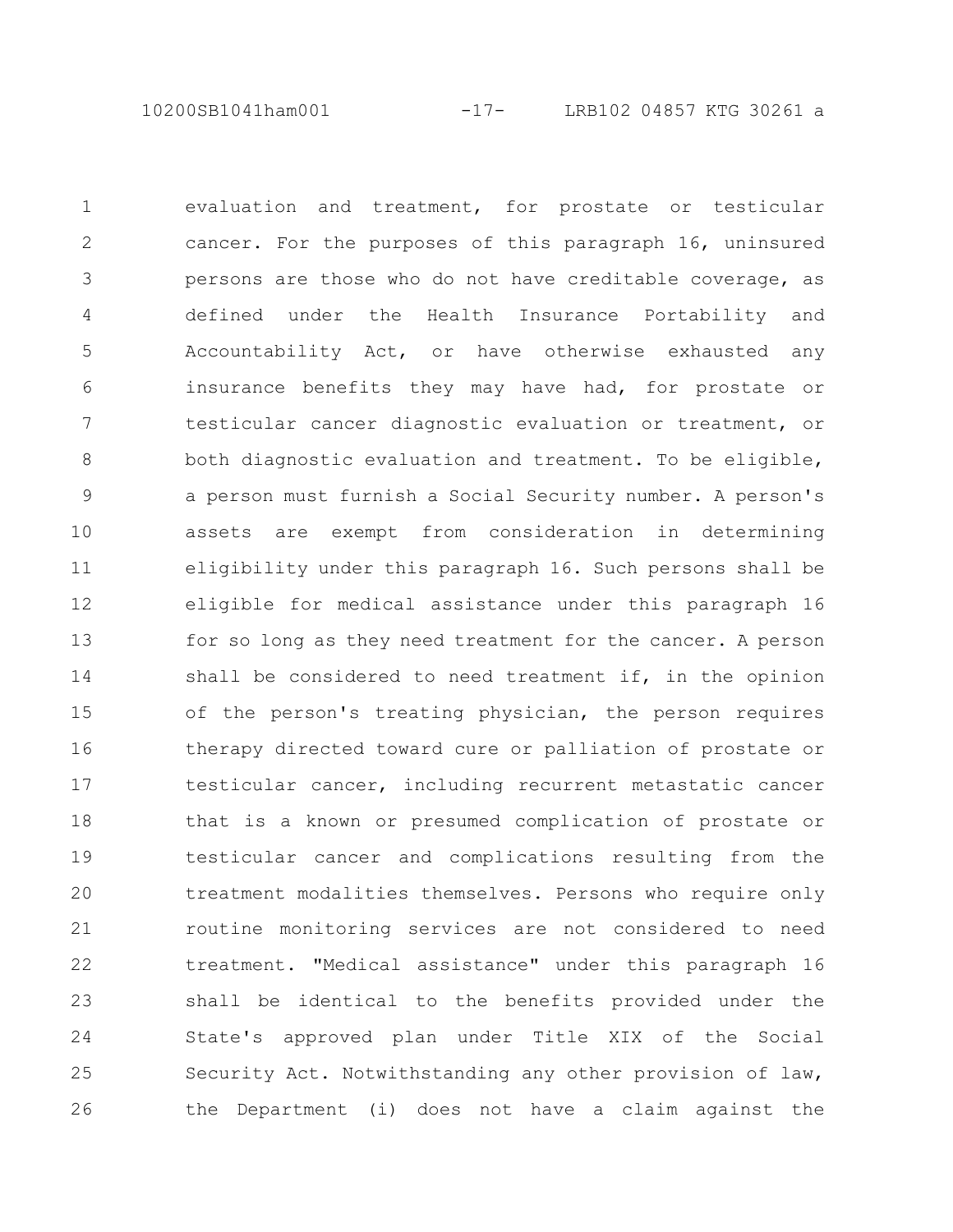10200SB1041ham001 -18- LRB102 04857 KTG 30261 a

estate of a deceased recipient of services under this paragraph 16 and (ii) does not have a lien against any homestead property or other legal or equitable real property interest owned by a recipient of services under this paragraph 16. 1 2 3 4 5

17. Persons who, pursuant to a waiver approved by the Secretary of the U.S. Department of Health and Human Services, are eligible for medical assistance under Title XIX or XXI of the federal Social Security Act. Notwithstanding any other provision of this Code and consistent with the terms of the approved waiver, the Illinois Department, may by rule: 6 7 8 9 10 11 12

(a) Limit the geographic areas in which the waiver program operates. 13 14

(b) Determine the scope, quantity, duration, and quality, and the rate and method of reimbursement, of the medical services to be provided, which may differ from those for other classes of persons eligible for assistance under this Article. 15 16 17 18 19

(c) Restrict the persons' freedom in choice of providers. 20 21

18. Beginning January 1, 2014, persons aged 19 or older, but younger than 65, who are not otherwise eligible for medical assistance under this Section 5-2, who qualify for medical assistance pursuant to 42 U.S.C. 1396a(a)(10)(A)(i)(VIII) and applicable federal 22 23 24 25 26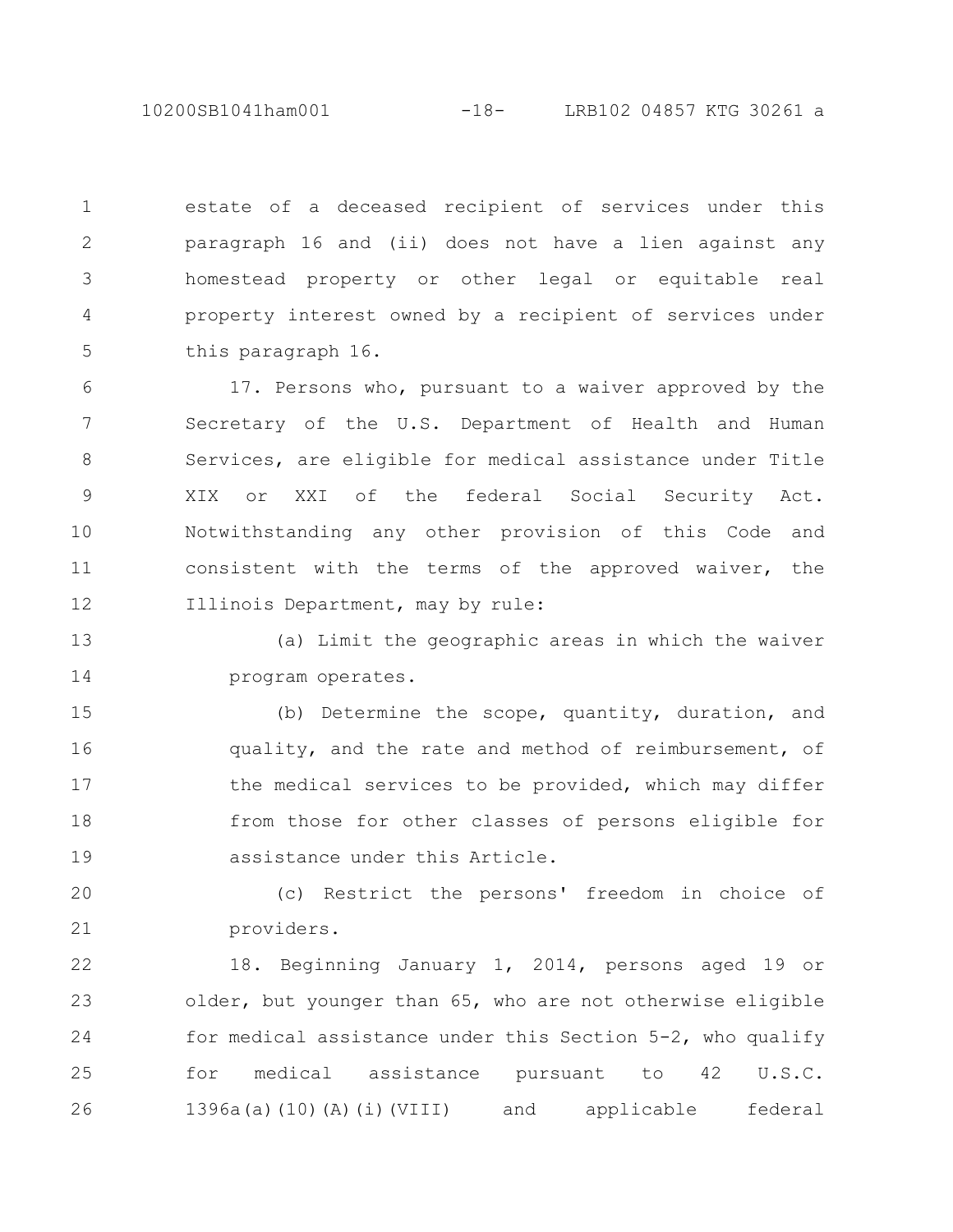10200SB1041ham001 -19- LRB102 04857 KTG 30261 a

regulations, and who have income at or below 133% of the federal poverty level plus 5% for the applicable family size as determined pursuant to 42 U.S.C. 1396a(e)(14) and applicable federal regulations. Persons eligible for medical assistance under this paragraph 18 shall receive coverage for the Health Benefits Service Package as that term is defined in subsection (m) of Section 5-1.1 of this Code. If Illinois' federal medical assistance percentage (FMAP) is reduced below 90% for persons eligible for medical assistance under this paragraph 18, eligibility under this paragraph 18 shall cease no later than the end of the third month following the month in which the reduction in FMAP takes effect. 1 2 3 4 5 6 7 8 9 10 11 12 13

19. Beginning January 1, 2014, as required under 42 U.S.C. 1396a(a)(10)(A)(i)(IX), persons older than age 18 and younger than age 26 who are not otherwise eligible for medical assistance under paragraphs (1) through (17) of this Section who (i) were in foster care under the responsibility of the State on the date of attaining age 18 or on the date of attaining age 21 when a court has continued wardship for good cause as provided in Section 2-31 of the Juvenile Court Act of 1987 and (ii) received medical assistance under the Illinois Title XIX State Plan or waiver of such plan while in foster care. 14 15 16 17 18 19 20 21 22 23 24

20. Beginning January 1, 2018, persons who are foreign-born victims of human trafficking, torture, or 25 26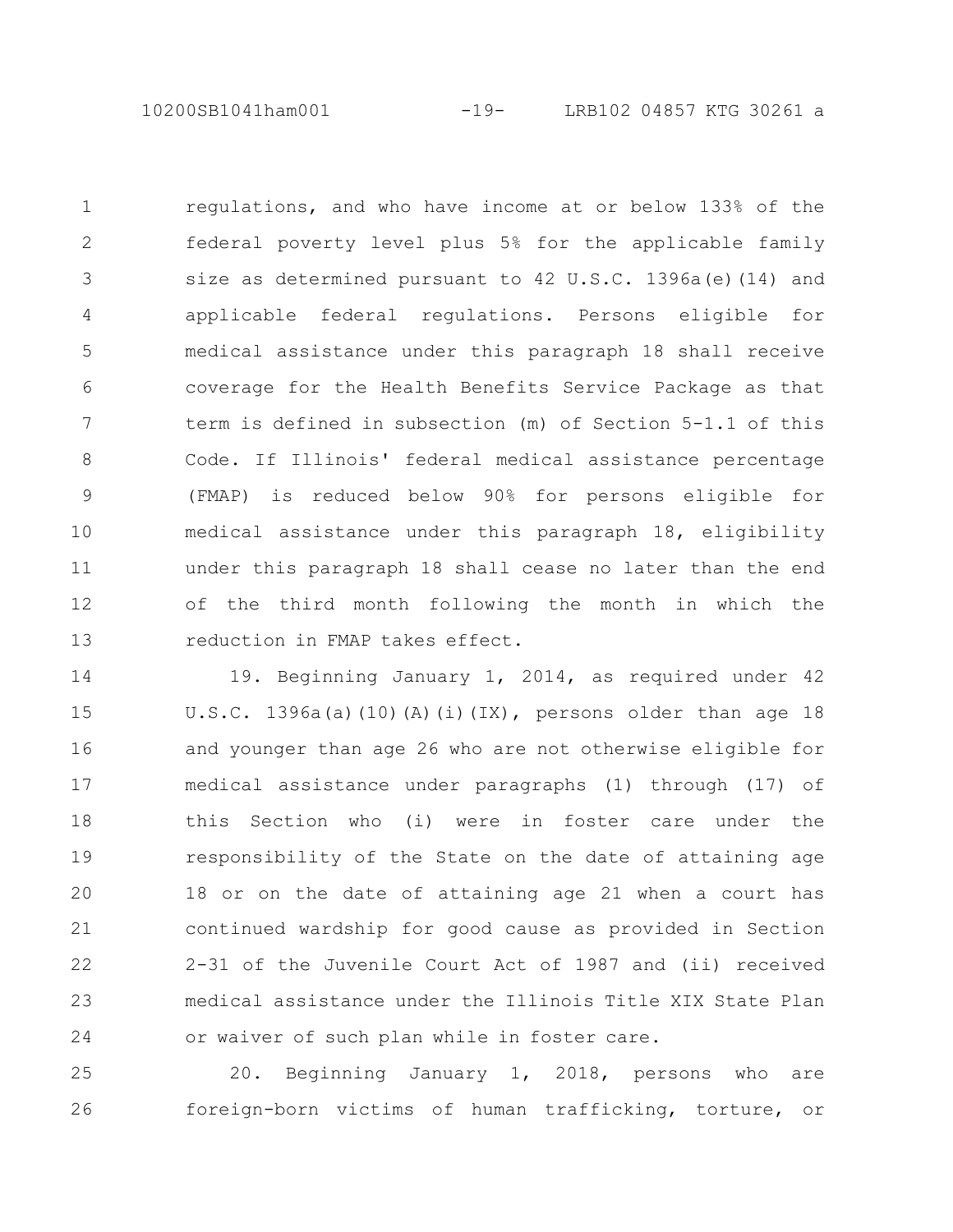10200SB1041ham001 -20- LRB102 04857 KTG 30261 a

other serious crimes as defined in Section 2-19 of this Code and their derivative family members if such persons: (i) reside in Illinois; (ii) are not eligible under any of the preceding paragraphs; (iii) meet the income guidelines of subparagraph (a) of paragraph 2; and (iv) meet the nonfinancial eligibility requirements of Sections 16-2, 16-3, and 16-5 of this Code. The Department may extend medical assistance for persons who are foreign-born victims of human trafficking, torture, or other serious crimes whose medical assistance would be terminated pursuant to subsection (b) of Section 16-5 if the Department determines that the person, during the year of initial eligibility (1) experienced a health crisis, (2) has been unable, after reasonable attempts, to obtain necessary information from a third party, or (3) has other extenuating circumstances that prevented the person from completing his or her application for status. The Department may adopt any rules necessary to implement the provisions of this paragraph. 1 2 3 4 5 6 7 8 9 10 11 12 13 14 15 16 17 18 19

21. Persons who are not otherwise eligible for medical assistance under this Section who may qualify for medical assistance pursuant to 42 U.S.C. 1396a(a)(10)(A)(ii)(XXIII) and 42 U.S.C. 1396(ss) for the duration of any federal or State declared emergency due to COVID-19. Medical assistance to persons eligible for medical assistance solely pursuant to this paragraph 21 20 21 22 23 24 25 26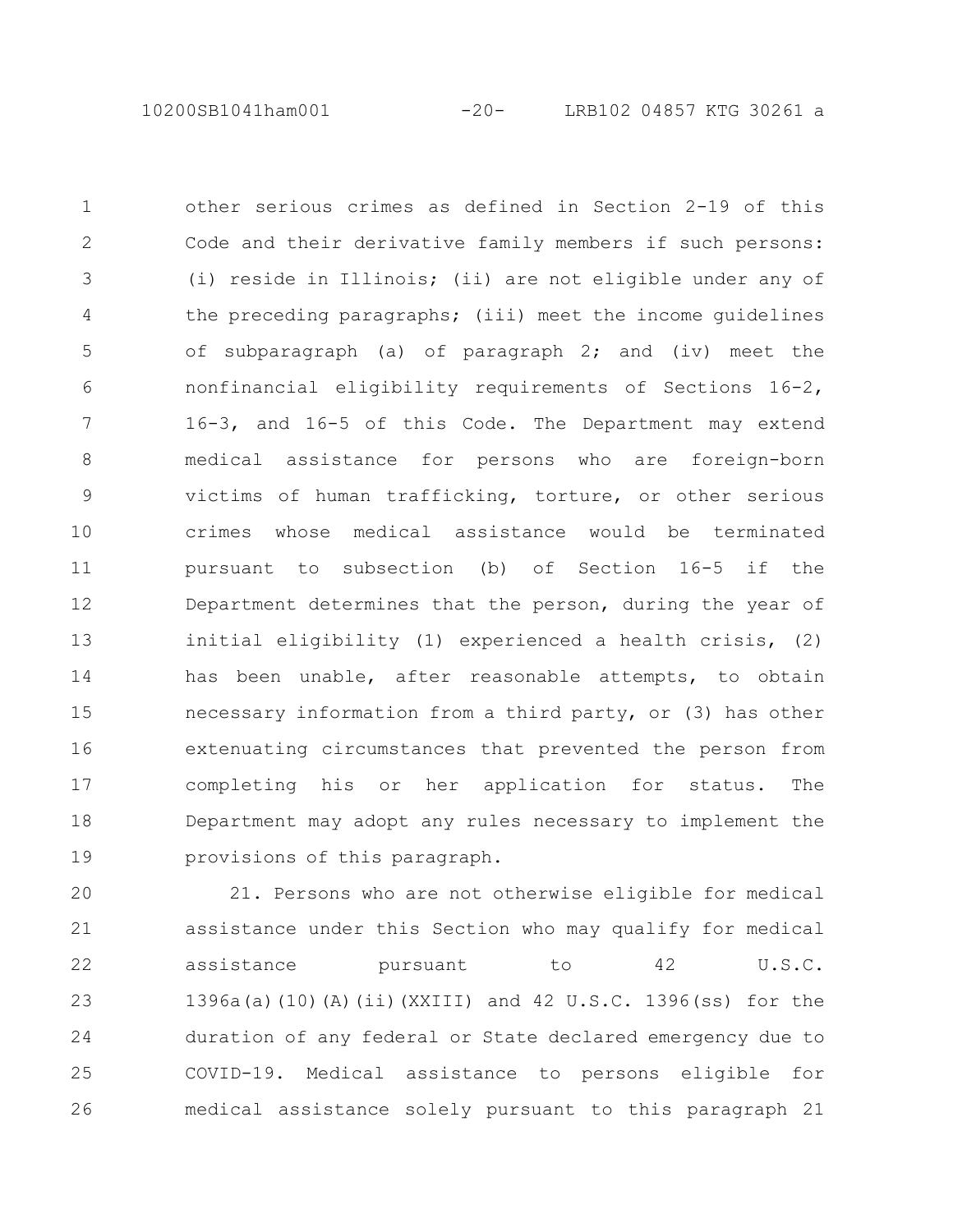10200SB1041ham001 -21- LRB102 04857 KTG 30261 a

shall be limited to any in vitro diagnostic product (and the administration of such product) described in 42 U.S.C. 1396d(a)(3)(B) on or after March 18, 2020, any visit described in 42 U.S.C. 1396o(a)(2)(G), or any other medical assistance that may be federally authorized for this class of persons. The Department may also cover treatment of COVID-19 for this class of persons, or any similar category of uninsured individuals, to the extent authorized under a federally approved 1115 Waiver or other federal authority. Notwithstanding the provisions of Section 1-11 of this Code, due to the nature of the COVID-19 public health emergency, the Department may cover and provide the medical assistance described in this paragraph 21 to noncitizens who would otherwise meet the eligibility requirements for the class of persons described in this paragraph 21 for the duration of the State emergency period. 1 2 3 4 5 6 7 8 9 10 11 12 13 14 15 16 17

22. All women of childbearing age, regardless of income level. 18 19

In implementing the provisions of Public Act 96-20, the Department is authorized to adopt only those rules necessary, including emergency rules. Nothing in Public Act 96-20 permits the Department to adopt rules or issue a decision that expands eligibility for the FamilyCare Program to a person whose income exceeds 185% of the Federal Poverty Level as determined from time to time by the U.S. Department of Health and Human 20 21 22 23 24 25 26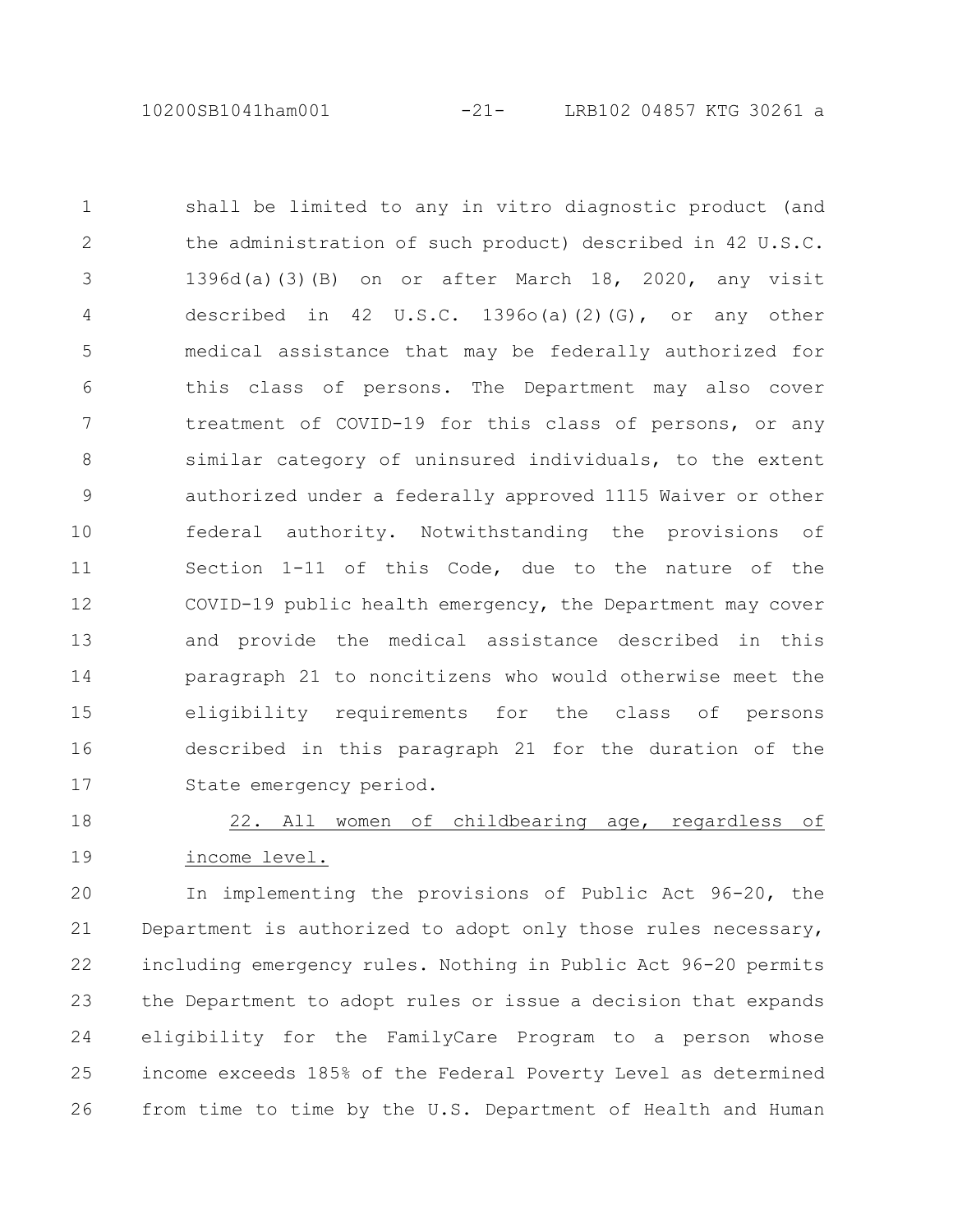Services, unless the Department is provided with express statutory authority. 1 2

The eligibility of any such person for medical assistance under this Article is not affected by the payment of any grant under the Senior Citizens and Persons with Disabilities Property Tax Relief Act or any distributions or items of income described under subparagraph (X) of paragraph (2) of subsection (a) of Section 203 of the Illinois Income Tax Act. 3 4 5 6 7 8

The Department shall by rule establish the amounts of assets to be disregarded in determining eligibility for medical assistance, which shall at a minimum equal the amounts to be disregarded under the Federal Supplemental Security Income Program. The amount of assets of a single person to be disregarded shall not be less than \$2,000, and the amount of assets of a married couple to be disregarded shall not be less than \$3,000. 9 10 11 12 13 14 15 16

To the extent permitted under federal law, any person found guilty of a second violation of Article VIIIA shall be ineligible for medical assistance under this Article, as provided in Section 8A-8. 17 18 19 20

The eligibility of any person for medical assistance under this Article shall not be affected by the receipt by the person of donations or benefits from fundraisers held for the person in cases of serious illness, as long as neither the person nor members of the person's family have actual control over the donations or benefits or the disbursement of the donations or 21 22 23 24 25 26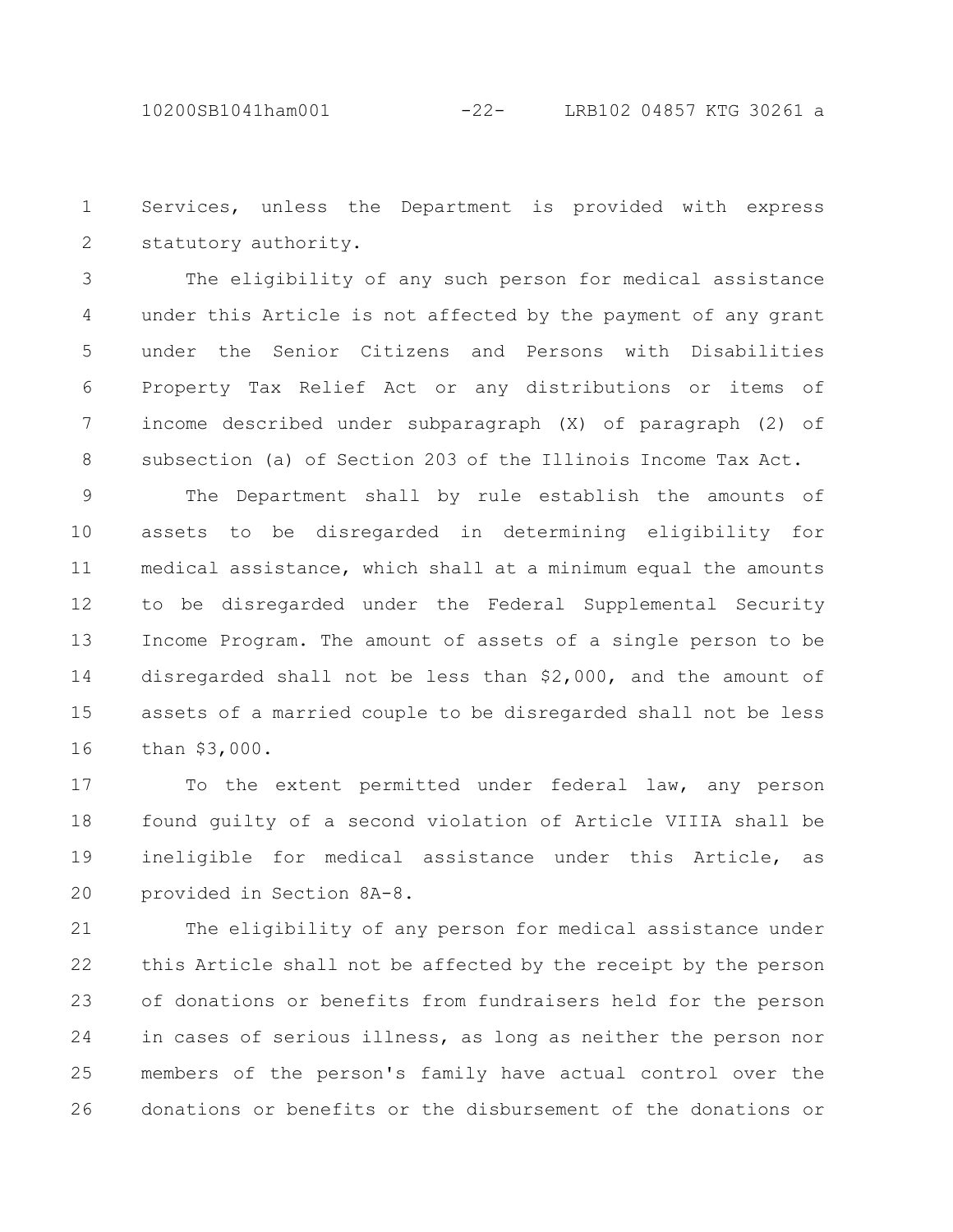benefits. 1

Notwithstanding any other provision of this Code, if the United States Supreme Court holds Title II, Subtitle A, Section 2001(a) of Public Law 111-148 to be unconstitutional, or if a holding of Public Law 111-148 makes Medicaid eligibility allowed under Section 2001(a) inoperable, the State or a unit of local government shall be prohibited from enrolling individuals in the Medical Assistance Program as the result of federal approval of a State Medicaid waiver on or after June 14, 2012 (the effective date of Public Act 97-687) this amendatory Act of the 97th General Assembly, and any individuals enrolled in the Medical Assistance Program pursuant to eligibility permitted as a result of such a State Medicaid waiver shall become immediately ineligible. 2 3 4 5 6 7 8 9 10 11 12 13 14

Notwithstanding any other provision of this Code, if an Act of Congress that becomes a Public Law eliminates Section 2001(a) of Public Law 111-148, the State or a unit of local government shall be prohibited from enrolling individuals in the Medical Assistance Program as the result of federal approval of a State Medicaid waiver on or after June 14, 2012 (the effective date of Public Act 97-687) this amendatory Act of the 97th General Assembly, and any individuals enrolled in the Medical Assistance Program pursuant to eligibility permitted as a result of such a State Medicaid waiver shall become immediately ineligible. 15 16 17 18 19 20 21 22 23 24 25

Effective October 1, 2013, the determination of 26